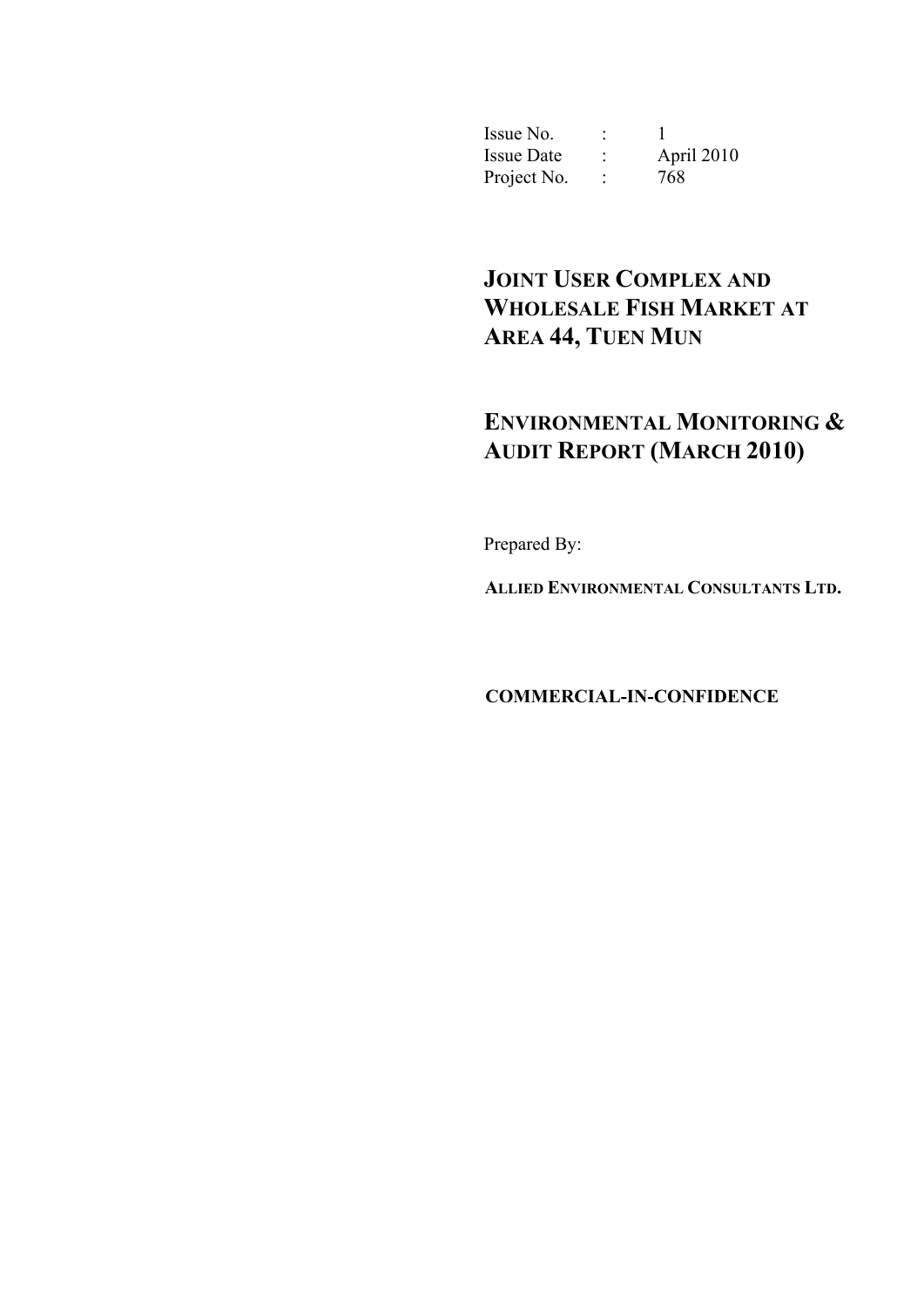Issue No.  $\qquad \qquad : \qquad 1$ Issue Date : April 2010 Project No. : 768

## **JOINT USER COMPLEX AND WHOLESALE FISH MARKET AT AREA 44, TUEN MUN**

## **ENVIRONMENTAL MONITORING & AUDIT REPORT (MARCH 2010)**

Prepared By:

**ALLIED ENVIRONMENTAL CONSULTANTS LTD.** 

**COMMERCIAL-IN-CONFIDENCE** 

Author:

Nic Lam BSc(Hons)

Checked: Approved:

Adi Lee Grace Kwok<br>BEng(Hons) MEng MHKIEIA BEng(Hons) M

BEng(Hons) MHKIEIA MHKIOA MISWA MIAIA MRAPA LEED AP

This report has been prepared by Allied Environmental Consultants Limited with all reasonable skill, care and diligence within the terms of the Agreement with the client, incorporating our General Terms and Conditions of Business and taking account of the resources devoted to it by agreement with the client.

We disclaim any responsibility to the client and others in respect of any matters outside the scope of the above.

This report is confidential to the client and we accept no responsibility of whatsoever nature to third parties to whom this report, or any part thereof, is made known. Any such party relies upon the report at their own risk.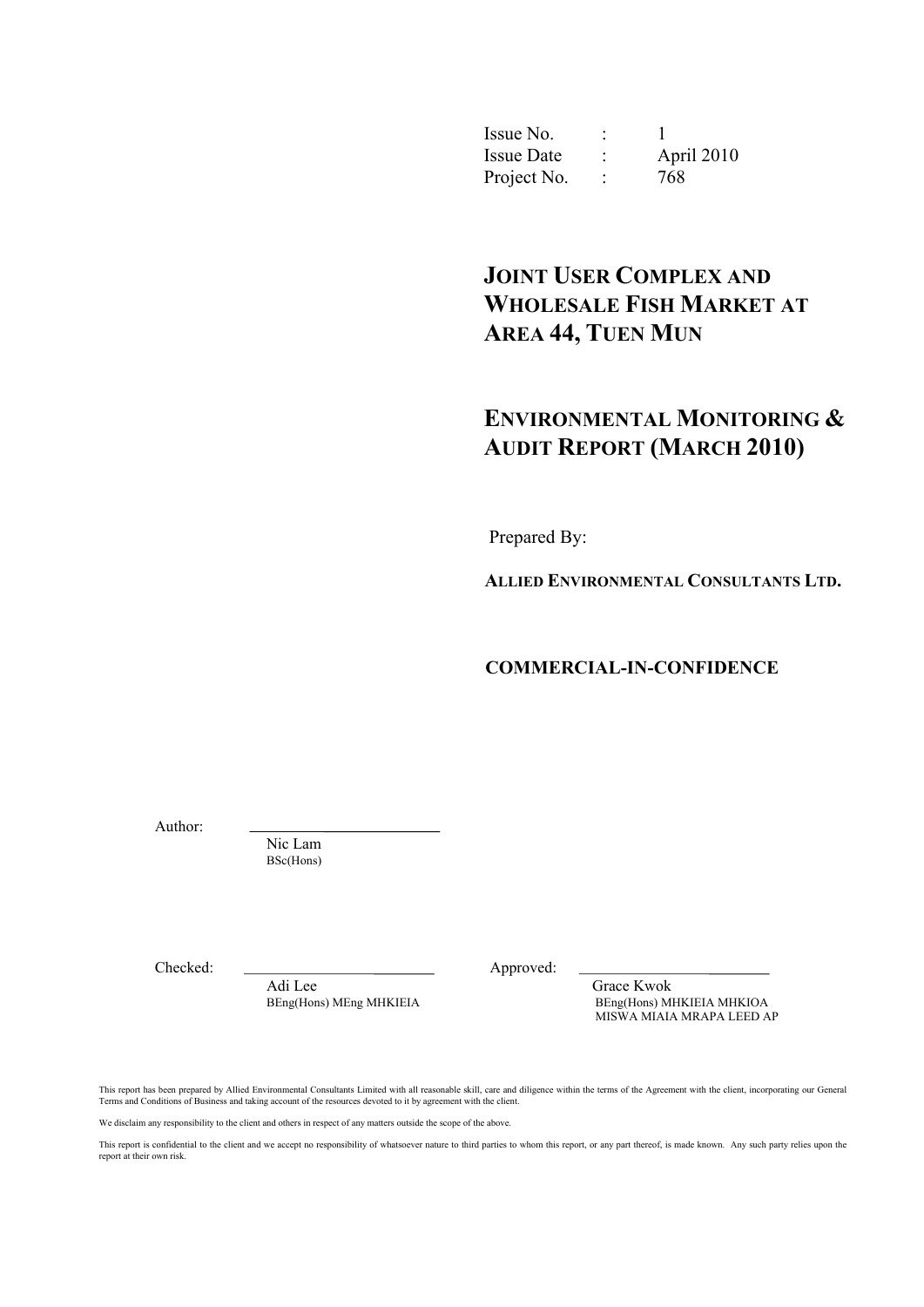## **Table of Contents**

|      | <b>Table of Contents</b>                                                                      | $\mathbf{i}$            |
|------|-----------------------------------------------------------------------------------------------|-------------------------|
|      | <b>List of Tables</b>                                                                         | ii                      |
|      | <b>List of Figures</b>                                                                        | ii                      |
|      | <b>List of Appendices</b>                                                                     | ii                      |
|      | <b>EXECUTIVE SUMMARY</b>                                                                      | 1                       |
| 1.   | PROJECT BACKGROUND                                                                            | $\boldsymbol{2}$        |
| 1.1  | Project Organization and Contact Personnel                                                    | $\overline{2}$          |
| 2.   | <b>SENSITIVE RECEIVERS</b>                                                                    | $\mathbf{3}$            |
| 3.   | <b>CONSTRUCTION WORKS &amp; PROGRAMME</b>                                                     | $\mathbf{3}$            |
| 4.   | <b>SUMMARY OF EM&amp;A REQUIREMENT</b>                                                        | $\overline{\mathbf{4}}$ |
| 5.   | MONITORING METHODOLOGY                                                                        | 6                       |
| 5.1  | Monitoring Programme                                                                          | 6                       |
| 5.2  | Air Quality Monitoring                                                                        | 6                       |
| 5.3  | Noise Monitoring                                                                              | 6                       |
| 6.   | <b>RESULTS</b>                                                                                | 7                       |
| 6.1. | Air Quality                                                                                   | 7                       |
| 6.2. | Noise                                                                                         | $\boldsymbol{8}$        |
| 6.3. | Weather Conditions                                                                            | 8                       |
|      | 7. SITE INSPECTION & AUDIT                                                                    | 9                       |
|      | 8. NON-COMPLIANCE, COMPLAINTS, NOTIFICATIONS OF SUMMONS AND SUCCESSFUL<br><b>PROSECUTIONS</b> | 9                       |
| 9.   | <b>OTHERS</b>                                                                                 | 9                       |
|      | 10. CONCLUSIONS                                                                               | 10                      |

i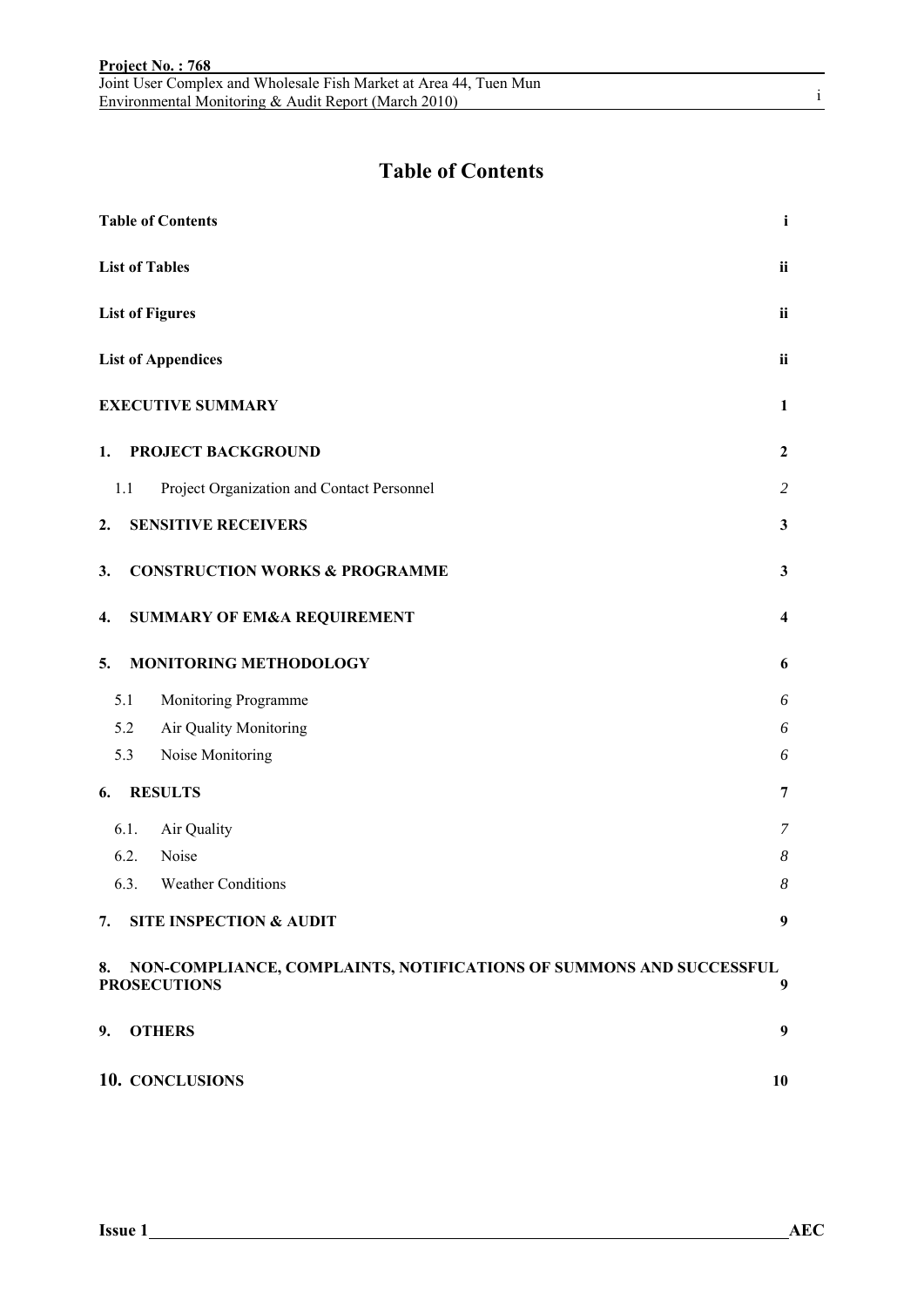## **List of Tables**

- Table 1 Contact Details of Key Personnel
- Table 2 Interrelationship between Construction Activities and Mitigation Measures
- Table 3 Action and Limit Level for Air Quality Impact Monitoring at Yuet Wu Villa
- Table 4 Action and Limit Levels for Construction Noise Impact Monitoring
- Table 5 Event Action Plan
- Table 6 Noise Monitoring Equipment
- Table 7 1-hour TSP Monitoring Results
- Table 8 24-hour TSP Monitoring Results
- Table 9 Noise Monitoring Results
- Table 10 Summary of Weather Conditions during the Monitoring Period
- Table 11 Summary of Site Inspections

### **List of Figures**

- Figure 1 Site Location Plan
- Figure 2 Location of Air Quality Monitoring Station
- Figure 3 Location of Noise Monitoring Station
- Figure 4 Photos of Air Quality Monitoring Station
- Figure 5 Photos of Noise Monitoring Station
- Figure 6 Photos of the Construction Site for the Junior Police Officers' Married Quarters

### **List of Appendices**

- Appendix A Detail Schedule of Monitoring Programme
- Appendix B Calibration Record of High-Volume TSP Sampler
- Appendix C Calibration Certification of the Sound Level Meter and Calibrator
- Appendix D Summary of 1-Hour TSP Monitoring Record
- Appendix E Summary of 24-Hour TSP Monitoring Record
- Appendix F Summary of Noise Monitoring Record
- Appendix G Wind Record from Hong Kong Observatory
- Appendix H Mitigation Measures Implementation Schedule for Construction Stage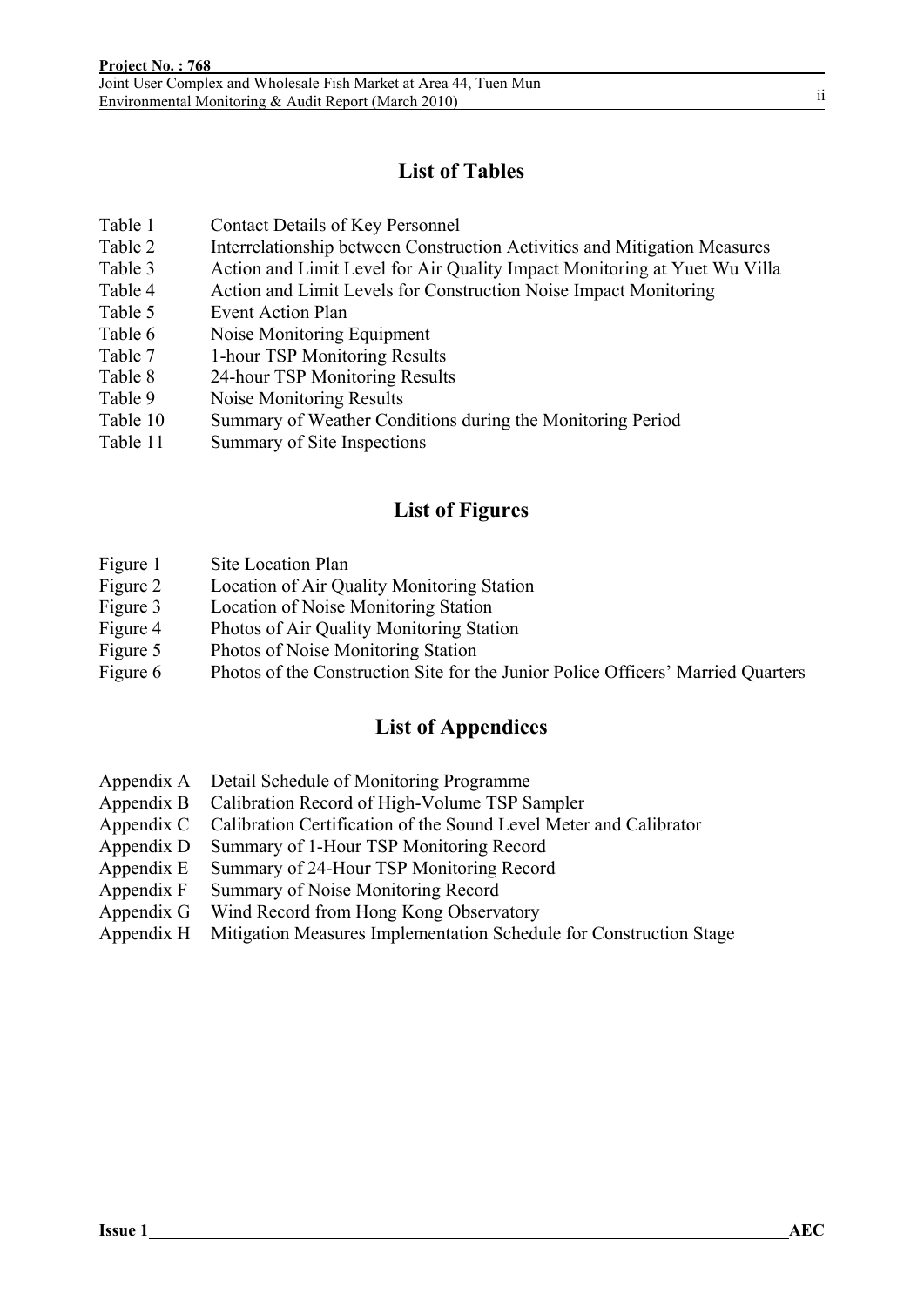### **EXECUTIVE SUMMARY**

Allied Environmental Consultants Limited (AEC) has been appointed to conduct an environmental monitoring and audit (EM&A) program for the proposed Joint User Complex and Wholesale Fish Market at Area 44, Tuen Mun. The construction works were commenced on  $31<sup>st</sup>$  July 2008. This report is the twentieth monthly EM&A report, which detailed the environmental monitoring and audit results recorded during the period from 1<sup>st</sup> March 2010 to  $31<sup>st</sup>$  March 2010.

Impact environmental monitoring for the proposed Joint User Complex and Wholesale Fish Market at Area 44, Tuen Mun has been carried out on  $2<sup>nd</sup>$ ,  $8<sup>th</sup>$ ,  $13<sup>th</sup>$ ,  $19<sup>th</sup>$   $25<sup>th</sup>$  and  $31<sup>st</sup>$  March 2010 at Block 15, Yuet Wu Villa. 1-hr TSP and noise monitoring were conducted within the period of 0700-1900 hours, where 24-hr TSP monitoring was conducted continuously for a 24-hour period.

1-hour TSP monitoring results at the monitoring location ranged from  $104\mu g/m^3$  to  $147\mu g/m^3$ with an average of  $126\mu g/m^3$ . 24-hour TSP monitoring results ranged from  $69\mu g/m^3$  to  $83\mu g/m^3$  with an average of  $74\mu g/m^3$ .

Noise monitoring results at the monitoring location ranged from 60.9dB(A) to 62.7dB(A) with an average of 62.0dB(A).

Based on the monitoring results, the air quality and construction noise level complied with the environmental requirements in EM&A Manual. There were no breaches of the action and limit levels. There were no environmental complaints received in the reporting month. No notification of summons or prosecution was received.

Construction activities will be undertaken in April 2010 include internal & external finishing works, installation of metal roof, installation of architectural feature, waterproofing works, 1st & final fixing of E&M works, steel & metal works, connection of U/G drainage pipe along G/F landscape plaza, construction of on-grade slab along G/F fish market, construction of hollow on-grade slab at G/F, timber & metal door frame installation, window & louvre installation, C&J installation works, lift installation, drainage pipe connection along Wu Shan Road, last manhole connection and dismantling of hoarding.. Potential environmental impacts include dust generation from stockpiles of dusty materials, concrete works and the internal finishes; noise from operation of the equipments, runoff from concrete works, drainage works and the storage of various C&D and chemical wastes. The Contractor should properly implement the required environmental mitigation measures as per the implementation schedule in the EM&A manual to ensure no significant adverse environmental impacts to be arisen from the construction works. The Contractor was reminded to maintain good housekeeping throughout the construction phase.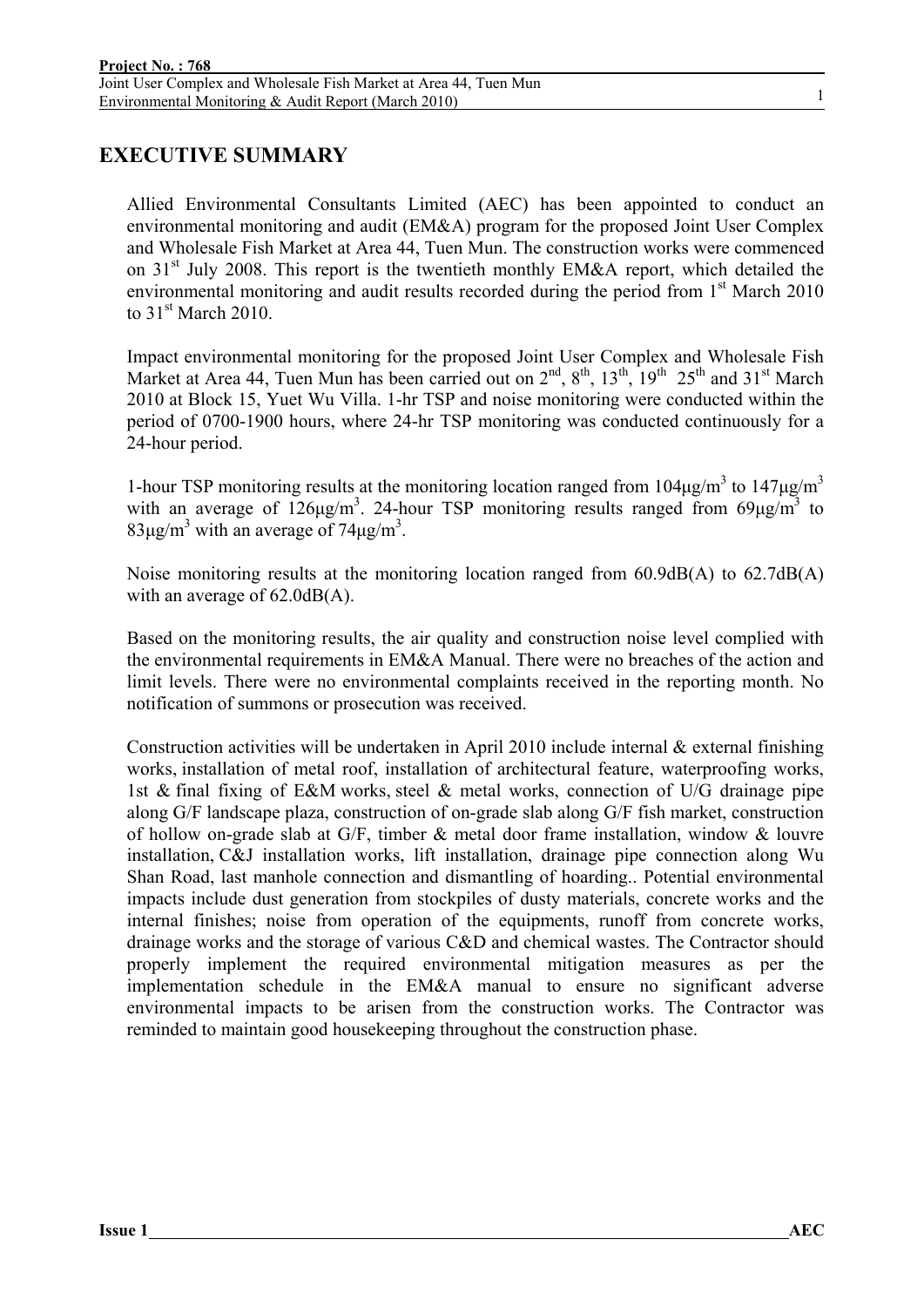#### 2

#### **1. PROJECT BACKGROUND**

A Joint User Complex and Wholesale Fish Market (WFM Complex) at Area 44 in Tuen Mun is proposed to be designed and built by Architectural Services Department on behalf of Agriculture, Fisheries and Conservation Department, Marine Department, Home Affairs Department, and Food and Environmental Hygiene Department of the Hong Kong SAR. The WFM Complex is to provide a permanent site for the relocation of the existing temporary wholesale fish market at Tuen Mun Area 27 and to accommodate a community hall, a dragon boat racing spectator stand, and other community facilities for public use. The proposed development is a 3-storey complex to accommodate a wholesale fish market, a public toilet, a refuse collection point and a marine refuse collection point at the ground floor, a community hall on the first floor, and a dragon boat race spectator stand with landscaped deck on roof level. The proposed Wholesale Fish Market is categorized as a designated project under the Environmental Impact Assessment Ordinance (EIAO) and therefore a detailed Environmental Impact Assessment (EIA-085/2002) has been conducted in year 2002 and an Environmental Permit (EP-296/2007) was issued by Environmental Protection Department in December 2007.

The subject site is located at Castle Peak Bay of Tuen Mun given in Figure 1. The subject site is bounded to the north by a future local open space presently used as a temporary car park, to the east by Castle Peak Bay typhoon shelter, to the south by a future lorry park and to the west by Wu Shan Road. Yuet Wu Villa being the nearest residential establishment is located at around 85m from the site boundary.

#### **1.1 Project Organization and Contact Personnel**

Key personnel and contact particulars are summarized in Table 1.

| Role            | Department / Company           | <b>Names</b>       | <b>Contact Number</b> | Fax Number |
|-----------------|--------------------------------|--------------------|-----------------------|------------|
|                 |                                |                    |                       |            |
| Lead User       | Agriculture, Fisheries, and    | Mr. K.H. Chan      | 2150 7092             | 2314 2866  |
| Department      | <b>Conservation Department</b> | Ms. Louise Li      | 2150 7104             |            |
| Environmental   | Architecture Services          | Mr. S.W. Chow      | 28673716              | 2523 9622  |
| Permit Holder   | Department                     | Ms. Susana Chan    | 28673706              |            |
| Architect       | <b>P&amp;T</b> Architects and  | Ms. Sarah Ng       | 2835 3548             | 2891 3834  |
|                 | Engineers Ltd.                 | Ms. Vivian Law     | 2832 3046             |            |
| Main Contractor | W. Hing Construction Co.       | Mr. Andy Chan      | 9630 7404             | 8343 9188  |
|                 | Ltd.                           | Mr. Jim Lee        | 6105 4076             |            |
| Environmental   | Allied Environmental           | Ms. Grace Kwok     | 2815 7028             | 2815 5399  |
| Team Leader     | Consultants Ltd.               |                    |                       |            |
| Independent     | Cinotech Consultants Ltd.      | Dr. Priscilla Choy | 2151 2089             | 3107 1388  |
| Environmental   |                                |                    |                       |            |
| Checker         |                                |                    |                       |            |

*Table 1 Contact Details of Key Personnel*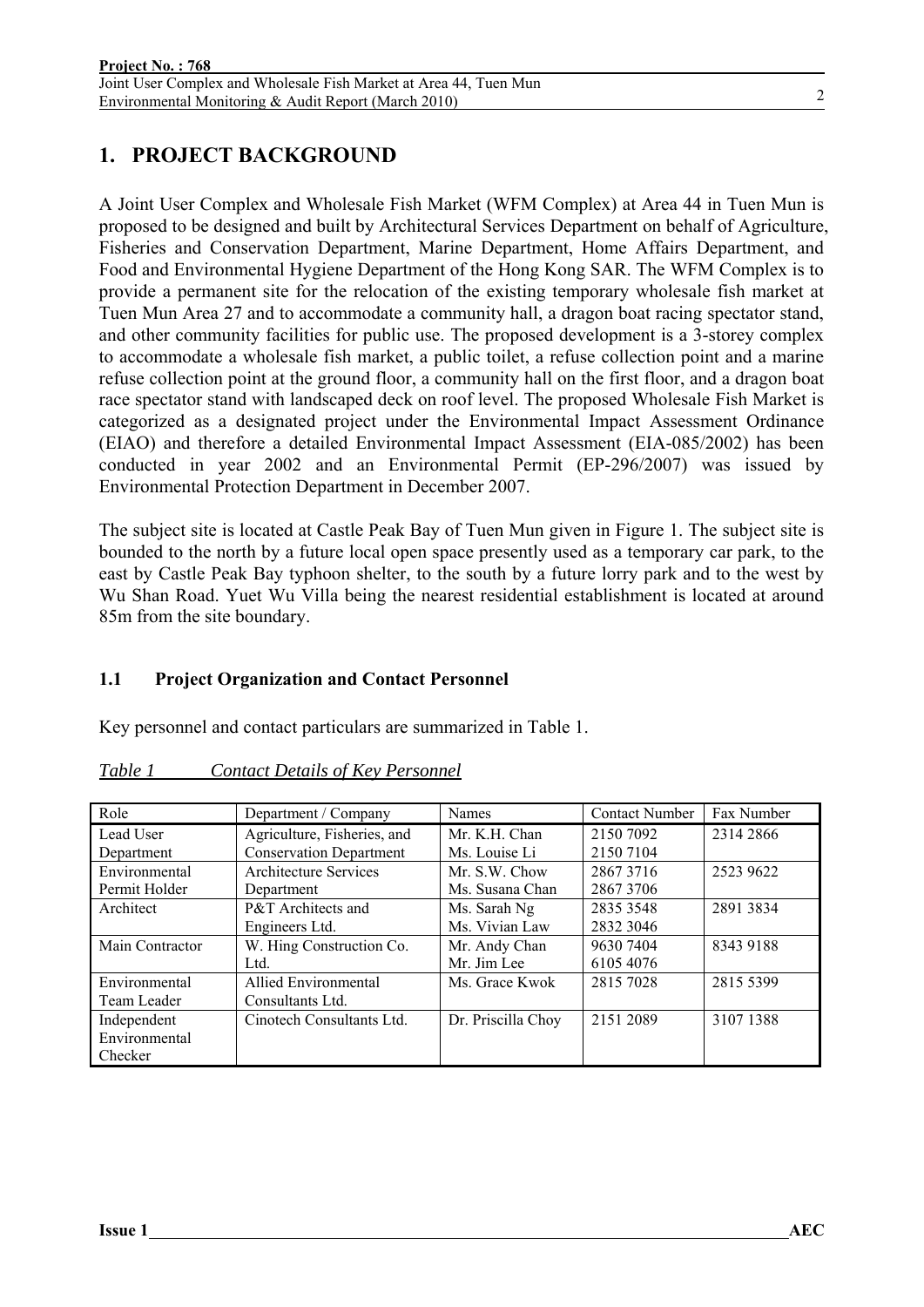### **2. SENSITIVE RECEIVERS**

Air Sensitive Receivers (ASRs) within 500m include Yuet Wu Villa, lawn bowling field, tennis court, which are less than 100m away from the subject site. Tuen Mun Wu Hong Clinic is located to the west at about 100m to the site boundary. Two secondary schools, Ka Chi Secondary School and South Tuen Mun Government Secondary School, are approximately 300m to the south of the site boundary.

Noise Sensitive Receivers (NSRs) within 300m are Yuet Wu Villa, Siu Hei Court, Yan Chai Hospital Low Chan Chor Si Primary School and Wu King Estate. The nearest NSR will be Block 15 of Yuet Wu Villa.

### **3. CONSTRUCTION WORKS & PROGRAMME**

The major works undertaken and/or completed during the monitoring period are listed below:

- Internal & external finishing works;
- Installation of metal roof, waterproofing works:
- 1st & final fixing of E&M works, steel & metal works;
- Connection of U/G drainage pipe along G/F landscape plaza;
- Construction of on-grade slab along G/F fish market;
- Timber & metal door frame installation:
- window  $&$  louvre installation; and
- Lift installation

Table 2 shows the interrelationship between construction activities and environmental mitigation measures for the reporting month.

| <b>Construction Works</b>       | Major<br>Environmental<br>Impact        | <b>Mitigation Measures</b>                                                                                                                               |
|---------------------------------|-----------------------------------------|----------------------------------------------------------------------------------------------------------------------------------------------------------|
| Superstructure                  | Air, noise and water<br>quality impacts | Well-maintained plants were used, frequent<br>watering for dust mitigation and waste water were<br>reused when practicable                               |
| Concrete works                  | Air, noise and water<br>quality impacts | Well-maintained plants were used and waste<br>water were reused when practicable, cement bags<br>were properly covered and use indoors as<br>practicable |
| E&M services                    | Water quality<br>impacts                | Waste water were reused when practicable                                                                                                                 |
| Internal & external<br>finishes | Noise impacts                           | Closely monitoring of noise impacts                                                                                                                      |

*Table 2 Interrelationship between Construction Activities and Mitigation Measures*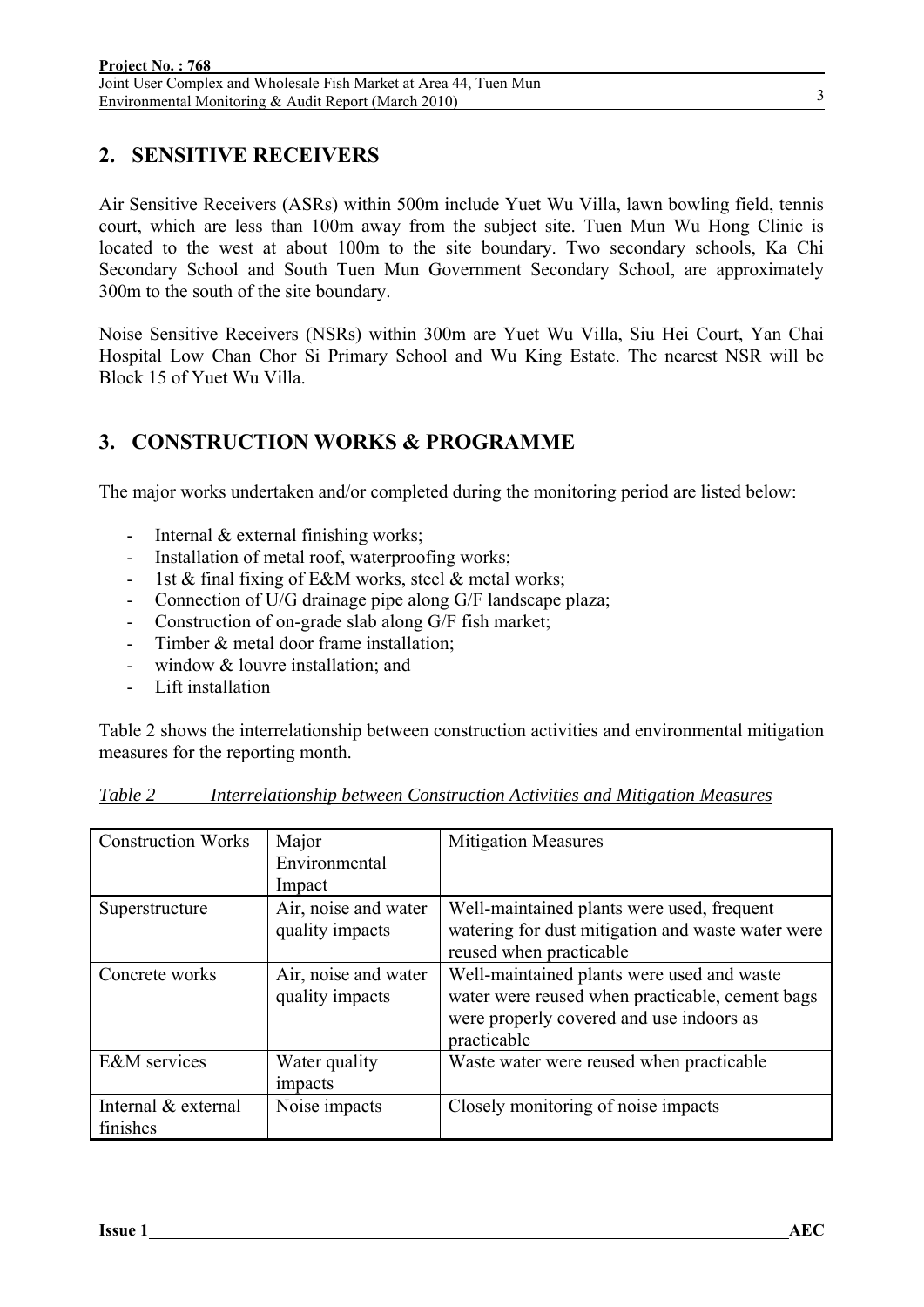## **4. SUMMARY OF EM&A REQUIREMENT**

For regular impact monitoring, the sampling frequency of at least once in every six-days, shall be strictly observed at the monitoring station for 24-hr TSP monitoring. For 1-hr TSP monitoring, the sampling frequency of at least three times in every six-days should be undertaken when the highest dust impact occurs. For noise monitoring, one set of measurement between 0700-1900 hours on normal weekdays.  $L_{eq}$  (30 min) shall be used as the monitoring parameter.

From baseline monitoring results, the proposed Action and Limit Levels for air quality are summarized in Table 3. The average baseline 1-hr TSP value of  $129\mu g/m<sup>3</sup>$  and 24-hr TSP value of 65μg/m<sup>3</sup> measured at Block 15, Yuet Wu Villa was used to determine the action and limit level for air quality impact monitoring. The proposed Action and Limit Levels for construction noise are summarized in Table 4.

*Table 3 Action and Limit Level for Air Quality Impact Monitoring at Yuet Wu Villa*

| <b>Parameters</b> | <b>Baseline Level</b> ( $\mu$ g/m <sup>3</sup> ) | Action Level ( $\mu$ g/m <sup>3</sup> ) Limit Level ( $\mu$ g/m <sup>3</sup> ) |     |
|-------------------|--------------------------------------------------|--------------------------------------------------------------------------------|-----|
| 24-Hour TSP Level |                                                  |                                                                                | 260 |
| 1-Hour TSP Level  | 29                                               | 334                                                                            | 500 |

|--|

| <b>Time Period</b>                                                                                   | <b>Action Level</b>                                | <b>Limit Level</b>                                                                              |
|------------------------------------------------------------------------------------------------------|----------------------------------------------------|-------------------------------------------------------------------------------------------------|
| Daytime (0700-1900 hours) on weekdays                                                                | documented<br>When<br>one<br>compliant is received | Dwelling $75dB(A)^T$<br>School $70dB(A)$ <sup>1</sup><br>$(65dB(A)$ during<br>examinations) $1$ |
| 1900-2300 on any day and 0700-2300 on<br>Sunday and general holidays, for use of<br>PME <sup>2</sup> | When<br>one documented<br>compliant is received    | $65dB(A)^3$                                                                                     |
| All days during the night-time (2300-0700)<br>hours) <sup>2</sup>                                    | When<br>one documented<br>compliant is received    | $50dB(A)^3$                                                                                     |

*Note: 1. Construction noise criteria stipulated in the TM-EIAO* 

*2. A Construction Noise Permit (CNP) shall be required for the carrying out of the construction work during the restricted hours (1900-2300 on any day and 0700-2300 on Sunday and general holidays, for use of PME; and All days during the night-time (2300-0700 hours)) 3. Area sensitivity rating of the monitoring location is "B".* 

4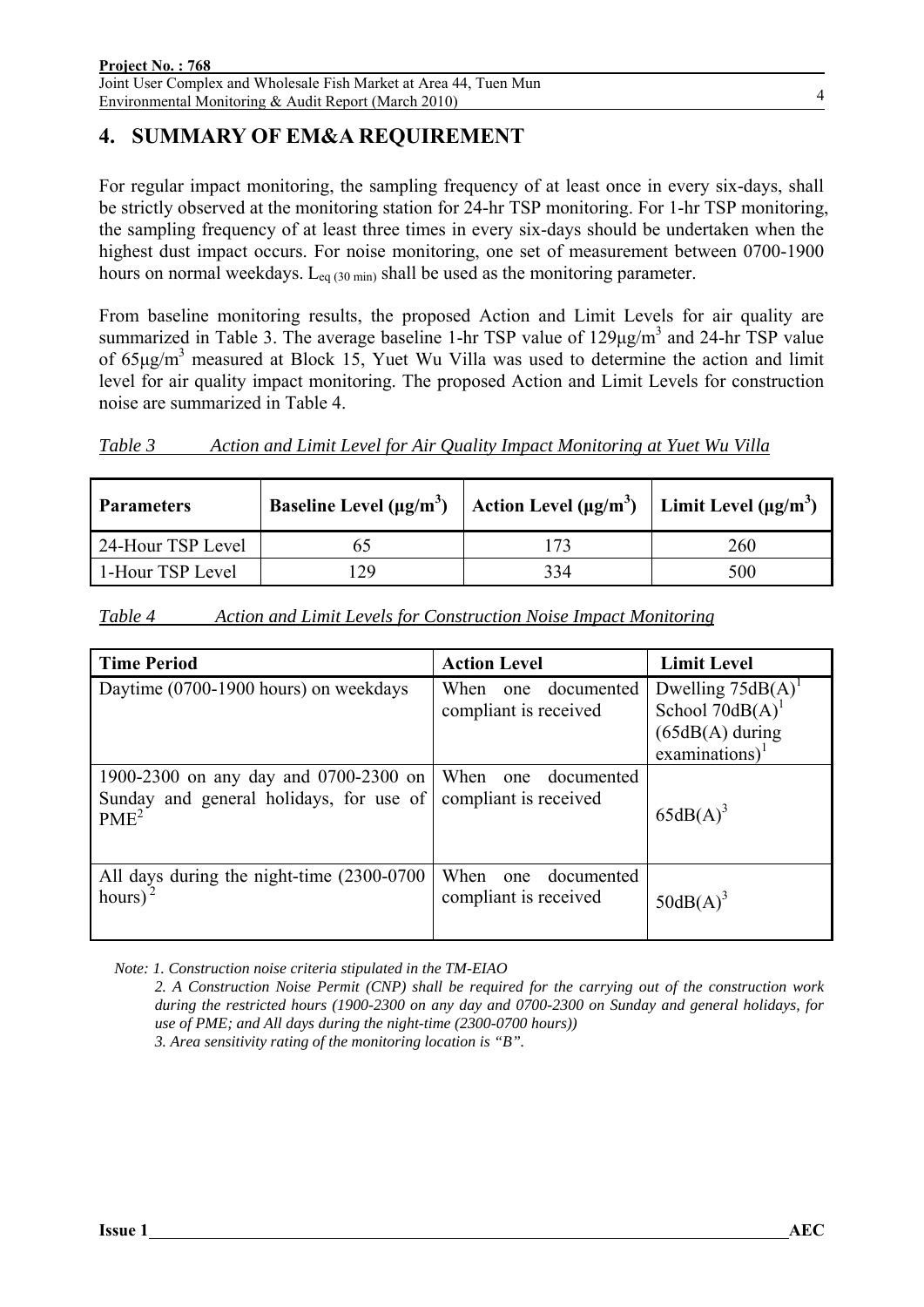Should non-compliance of the above Action and Limit levels occurs, the contractor shall undertake corresponding in accordance with the proposed Event Action Plan given in the EM&A Manual. A summarized general Event Action Plan is given in Table 5. Details should be referred to the Event Action Plan in the EM&A Manual.

| Level  | Step 1                                                                                                                                                                                                                                                         | Step 2                                                                                                                                                                                                                                                      | Step 3                                                                                                                                |
|--------|----------------------------------------------------------------------------------------------------------------------------------------------------------------------------------------------------------------------------------------------------------------|-------------------------------------------------------------------------------------------------------------------------------------------------------------------------------------------------------------------------------------------------------------|---------------------------------------------------------------------------------------------------------------------------------------|
| Action | • Identify source<br>Check monitoring<br>$\bullet$<br>data and working<br>methods                                                                                                                                                                              | Contact project manager to<br>discuss and implement<br>remedial action<br>Rectify any unacceptable<br>practice<br>Amend working methods if<br>appropriate<br>If exceedance continues,<br>commence additional<br>monitoring                                  | Notify client/project<br>manager following<br>correct of the situation<br>Cease additional<br>monitoring if<br>exceedance stops       |
| Limit  | Identify source<br>$\bullet$<br>Notify client/project<br>$\bullet$<br>manager<br>Check monitoring<br>$\bullet$<br>data and working<br>methods<br>Repeat<br>$\bullet$<br>measurement to<br>confirm finding<br>Commence<br>$\bullet$<br>additional<br>monitoring | Take immediate action to<br>avoid further exceedance<br>Submit proposal for remedial<br>actions to client/project<br>manager within 3 working<br>days<br>Implement the agreed<br>proposal<br>If exceedance continues,<br>amend and resubmit the<br>proposal | Notify client/project<br>manager following<br>correction of the<br>situation<br>Cease additional<br>monitoring if<br>exceedance stops |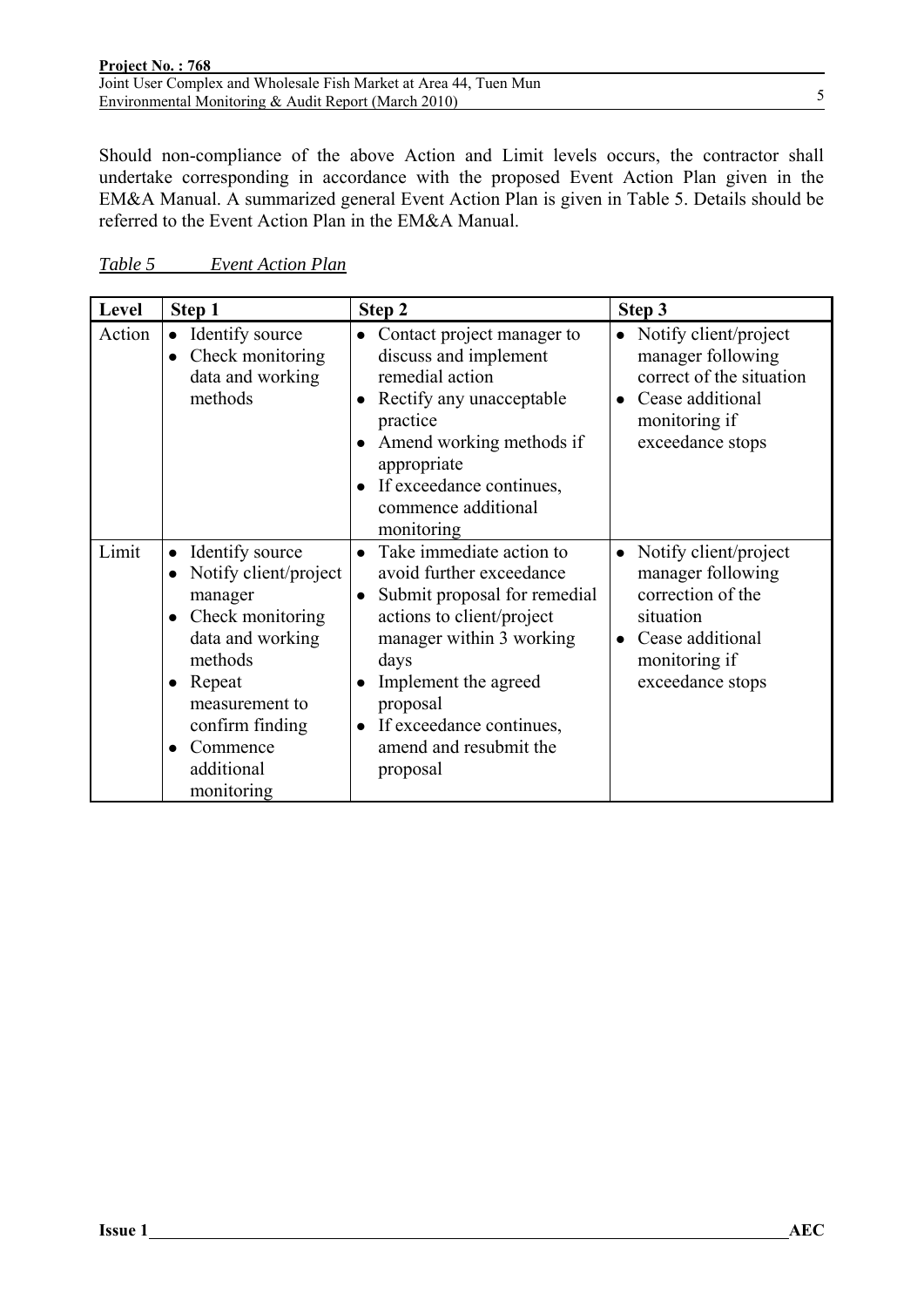## **5. MONITORING METHODOLOGY**

#### **5.1 Monitoring Programme**

Air quality monitoring and noise monitoring were conducted at Block 15, Yuet Wu Villa on  $2<sup>nd</sup>$ .  $8<sup>th</sup>$ ,  $13<sup>th</sup>$ ,  $19<sup>th</sup>$ ,  $25<sup>th</sup>$  and  $31<sup>st</sup>$  March 2010. The air quality monitoring and noise monitoring for April 2010 will be scheduled on  $7<sup>th</sup>$ ,  $13<sup>th</sup>$ ,  $19<sup>th</sup>$ ,  $24<sup>th</sup>$  and  $30<sup>th</sup>$  April 2010. Appendix A displayed the detail schedule of the monitoring programme. Air quality monitoring station was set up at the roof top of the residential block and noise monitoring was conducted at 1.2m above ground level in front of the residential block and at the junction of Wu Sau Street and Wu On Street as given in Figures 2 and 3. Figures 4 and 5 show photos taken during monitoring at the two locations.

A construction site for the proposed Junior Police Officers' Married Quarters is located at Wu Hong Street which is 110m away from the monitoring location, which can be a major source of the noise and TSP generation during the monitoring period. The construction works of proposed Junior Police Officers' Married Quarters were completed in March 2010. Figure 6 shows the photo of the construction site.

#### **5.2 Air Quality Monitoring**

1-hour and 24-hour TSP air quality monitoring was conducted at the designated air quality monitoring location using a High Volume TSP Sampler (Model No: Anderson GMWS-2310 ACCU-VOL) at the designated location. The Calibration Record of the High-Volume TSP Sampler is given in Appendix B. 24-hour TSP samples were taken every six days. 1-hour TSP samples were taken three times a day between 0700-1900 hours. The weighing of the filter paper used in the monitoring was undertaken by ALS Laboratory Group Environmental Division. (HOKLAS Registration No.: 066)

#### **5.3 Noise Monitoring**

Noise monitoring was conducted at the designated noise monitoring location between 0700-1900 hours using a sound level meter which complies with the International Electrotechnical Commission Publications 651:1979 (Type 1) and 804:1985 (Type 1). Noise instrumentation details are given in Table 6 and the Calibration Certificate for the sound level meter and calibrator is given in Appendix C.

| <b>Manufacturer</b> | <b>Type/Model No.</b> | Equipment                                      |
|---------------------|-----------------------|------------------------------------------------|
| <b>RION</b>         | Model NL 31           | Precision Sound Level Analyser with windshield |
| <b>RION</b>         | Model NC 73           | Calibrator                                     |

| Table 6 |  |  | <b>Noise Monitoring Equipment</b> |
|---------|--|--|-----------------------------------|
|         |  |  |                                   |

Noise level measurements were recorded in terms of thirty minutes A-weighted equivalent continuous sound pressure level  $(L_{eq(30min)})$  on a daily basis. The sound level meter was calibrated immediately prior to and following each noise measurement. The meter was mounted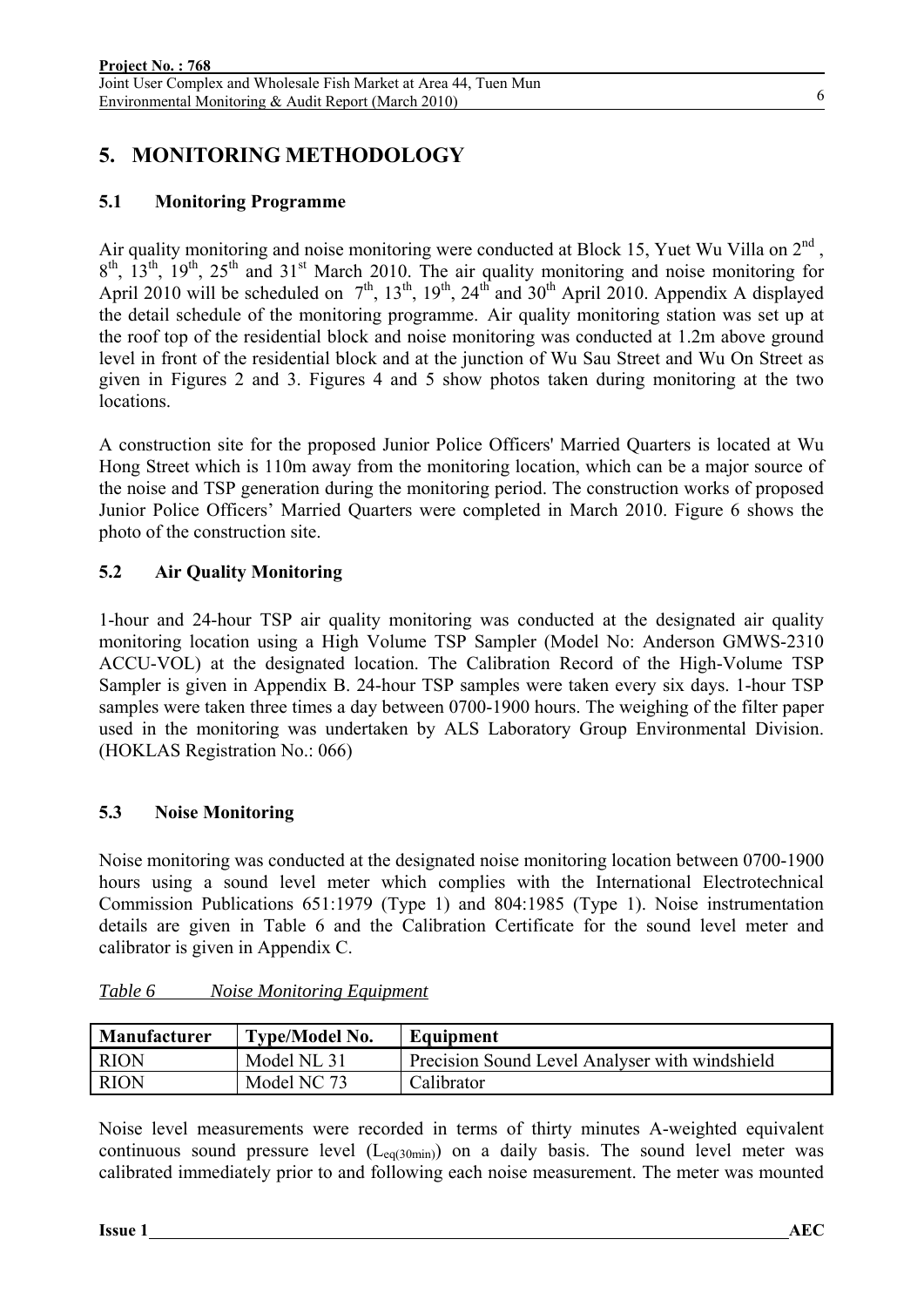Joint User Complex and Wholesale Fish Market at Area 44, Tuen Mun Environmental Monitoring & Audit Report (March 2010)

on a tripod at a height of 1.2m and the microphone was positioned at 1m away the building façade of the noise monitoring station facing the construction site.

Noise measurements were not made in the presence of fog, rain, and wind with a steady speed exceeding 5m/s or wind with gusts exceeding 10m/s. The wind speed was checked with a portable anemometer capable of measuring the wind speed in m/s.

## **6. RESULTS**

### **6.1. Air Quality**

1-hour and 24-hour TSP monitoring results are summarized in Tables 7 and 8 and serve as the basis for determining the action and limit levels. The minimum and maximum 1-hour TSP measured at Yuet Wu Villa was  $104 \mu g/m^3$  and  $147 \mu g/m^3$  respectively with an average of 126μg/m<sup>3</sup>. The minimum and maximum 24-hour TSP measured was  $69\mu g/m^3$  and  $83\mu g/m^3$ respectively with an average of  $74\mu\text{g/m}^3$ . Summary of air quality monitoring record is provided in Appendices D and E.

| Table 7 | 1-Hour TSP Monitoring Results |  |
|---------|-------------------------------|--|
|         |                               |  |

|                   |                  | 1-hr TSP $(\mu g/m^3)$ |                  |         | <i>Average</i> |
|-------------------|------------------|------------------------|------------------|---------|----------------|
| Date              | <b>Reading 1</b> | <b>Reading 2</b>       | <b>Reading 3</b> | Average | $(\mu g/m^3)$  |
| $2nd$ March 2010  | 126              | 113                    | 115              | 118     |                |
| $8th$ March 2010  | 136              | 136                    | 132              | 135     |                |
| $13th$ March 2010 | 116              | 125                    | 137              | 126     |                |
| $19th$ March 2010 | 147              | 133                    | 146              | 142     | 126            |
| $25th$ March 2010 | 130              | 137                    | 122              | 130     |                |
| $31st$ March 2010 | 105              | 106                    | 104              | 105     |                |

| 24-Hour TSP Monitoring Results<br>Table 8 |
|-------------------------------------------|
|-------------------------------------------|

| Date              | 24-hr TSP $(\mu g/m^3)$ |
|-------------------|-------------------------|
| $2nd$ March 2010  | 83                      |
| $8th$ March 2010  | 73                      |
| $13th$ March 2010 | 78                      |
| $19th$ March 2010 | 71                      |
| $25th$ March 2010 | 69                      |
| $31st$ March 2010 | 69                      |
| Average           | 74                      |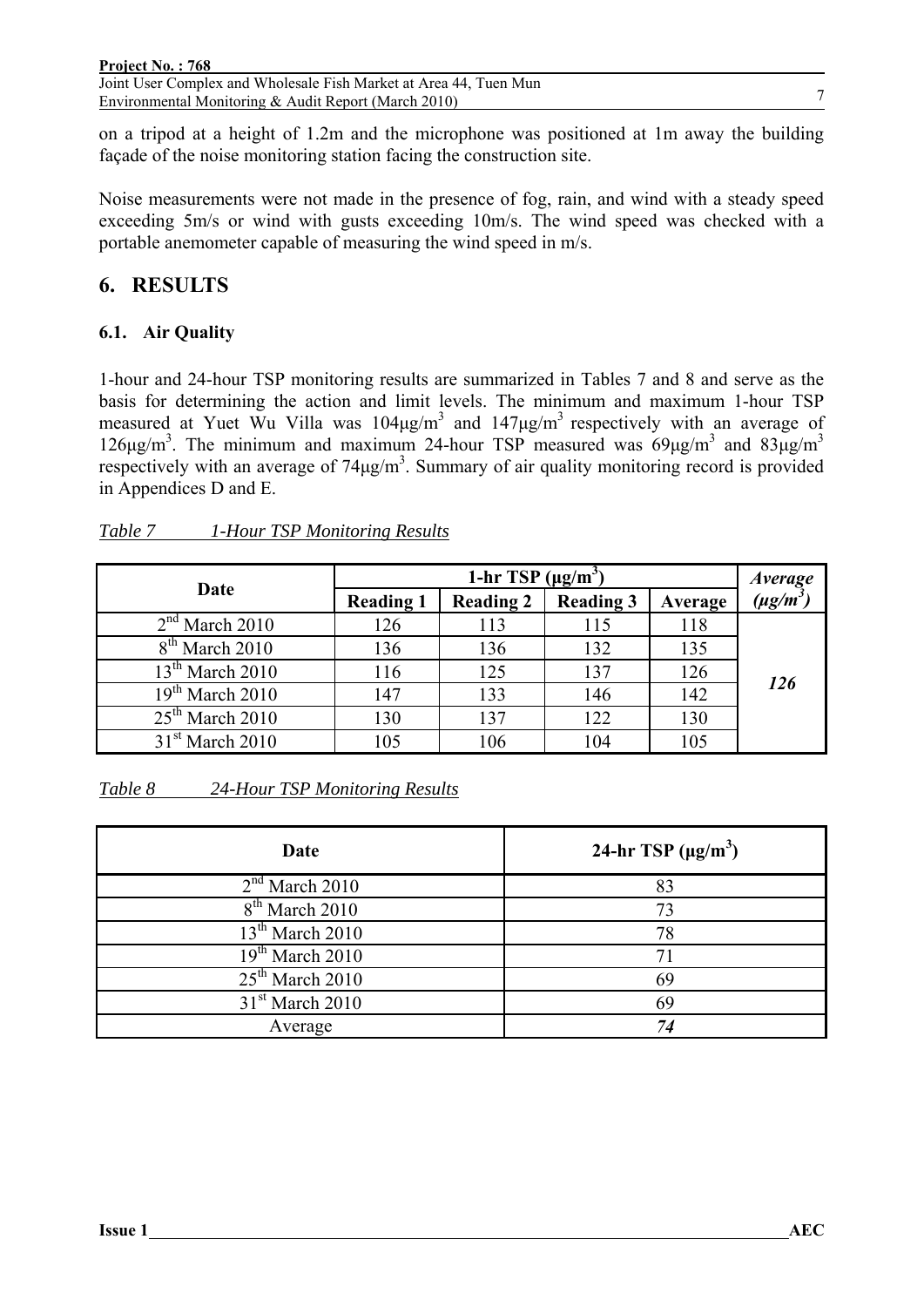#### **6.2. Noise**

Noise monitoring results in terms of  $L_{eq(30min)}$ ,  $L_{10(30min)}$   $L_{90(30min)}$  measured at the designated noise monitoring location are summarized in Table 9.  $L_{10(30min)}$  and  $L_{90(30min)}$  represent sound levels that are exceeded 10% and 90% of the time respectively. Normally,  $L_{10(30min)}$ measurements can be considered as the average peak levels, whilst  $L_{90(30min)}$  levels can be considered as the average background noise levels.

During the reporting month, the minimum and maximum noise level measured at Yuet Wu Villa was 60.9dB(A) L<sub>eq(30min</sub>) and 62.7dB(A) L<sub>eq(30min</sub>) respectively with an average of 62.0dB(A) Leq(30min). No exceedance was recorded in this reporting period. Summary of noise monitoring record will be provided in Appendix F.

| Date              | $L_{10(30\text{mins})}$ (dB(A), | $L_{90(30\text{mins})}$ (dB(A)) | $L_{eq(30 mins)} (dB(A))$ |
|-------------------|---------------------------------|---------------------------------|---------------------------|
| $2nd$ March 2010  | 63.2                            | 59.7                            | 61.9                      |
| $8th$ March 2010  | 63.7                            | 58.2                            | 61.9                      |
| $13th$ March 2010 | 63.9                            | 59.6                            | 61.7                      |
| $19th$ March 2010 | 62.7                            | 58.2                            | 60.9                      |
| $25th$ March 2010 | 63.9                            | 60.1                            | 62.7                      |
| $31st$ March 2010 | 63.9                            | 59.2                            | 62.7                      |
| <i>Average</i>    | 63.6                            | 59.2                            | 62.0                      |

#### *Table 9 Noise Monitoring Results*

#### **6.3. Weather Conditions**

Weather data of the monitoring station were obtained from the nearest Hong Kong Observatory (HKO) Tuen Mun automatic weather station located at Tuen Mun Town Park (63 mPD). Table 10 summarizes the wind data during the monitoring dates. Wind record from HKO is shown in Appendix G.

| Date              | Weather | <b>Prevailing Wind</b><br>direction | <b>Daily Average Wind</b><br>speed (m/s) |
|-------------------|---------|-------------------------------------|------------------------------------------|
| $2nd$ March 2010  | Cloudy  | <b>SE</b>                           | 2.16                                     |
| $8th$ March 2010  | Cloudy  | N                                   | 1.72                                     |
| $13th$ March 2010 | Cloudy  | N                                   | 0.30                                     |
| $19th$ March 2010 | Sunny   | <b>SE</b>                           | 1.46                                     |
| $25th$ March 2010 | Cloudy  | N                                   | 3.89                                     |
| $31st$ March 2010 | Cloudy  | <b>SE</b>                           | 2.82                                     |

| Table 10 | Summary of Weather Conditions during the Monitoring Period |  |  |  |
|----------|------------------------------------------------------------|--|--|--|
|          |                                                            |  |  |  |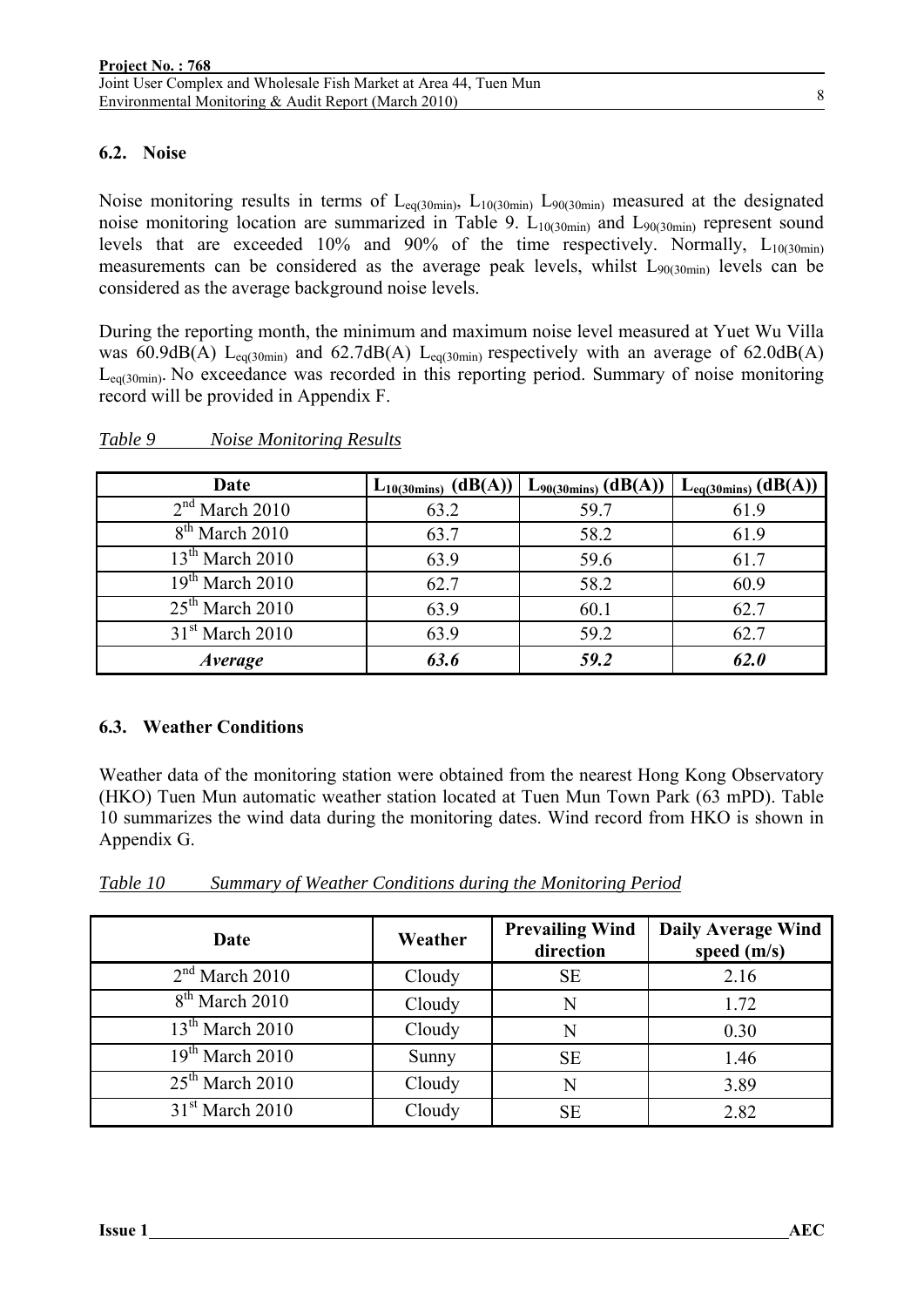#### 9

### **7. SITE INSPECTION & AUDIT**

4 site inspections were conducted by the Environmental Team (ET) in this reporting period. Major observations by the ET, actions by the Contractor and outcome are summarized in the Table 11.

| Date                      | <b>Observations</b>      | <b>Action</b><br>taken<br>bv | Outcome               |
|---------------------------|--------------------------|------------------------------|-----------------------|
|                           |                          | Contractor                   |                       |
| $5th$ March 2010          | No observations during   | Contractor was required to   |                       |
|                           | inspection.              | with<br>the<br>keep<br>up    |                       |
|                           |                          | mitigation measures.         |                       |
| $12^{th}$<br>March        | Haul<br>road<br>appeared | Contractor was requested     | Sufficient<br>water   |
| 2010                      | dry.                     | to increase the frequency    | spraying was given to |
|                           |                          | of watering.                 | dry haul road.        |
| 19 <sup>th</sup><br>March | No observations during   | Contractor was required to   |                       |
| 2010                      | inspection.              | with<br>the<br>keep<br>up    |                       |
|                           |                          | mitigation measures.         |                       |
| 26 <sup>th</sup><br>March | No observations during   | Contractor was required to   |                       |
| 2010                      | inspection.              | with<br>the<br>keep<br>up    |                       |
|                           |                          | mitigation measures.         |                       |

During site inspections in the reporting month, no non-conformance of implementation of environmental mitigation measures was identified. All environmental mitigation measures for construction stages stated in approved EIA Report, EM&A Manual and Environmental Permit shall be carried out throughout the whole construction period as shown in Appendix H.

### **8. NON-COMPLIANCE, COMPLAINTS, NOTIFICATIONS OF SUMMONS AND SUCCESSFUL PROSECUTIONS**

In this reporting period, no complaint, inspection notice, notification of summons or prosecution was received. No non-compliance was recorded.

### **9. OTHERS**

A total of 2062.4 tonnes of inert C&D material was disposed of at public fill. A total of 338.1 tonnes of waste including general refuse and non-inert C&D wastes such as timber and bamboo were disposed to landfill. No chemical waste was transported off site in this reporting period.